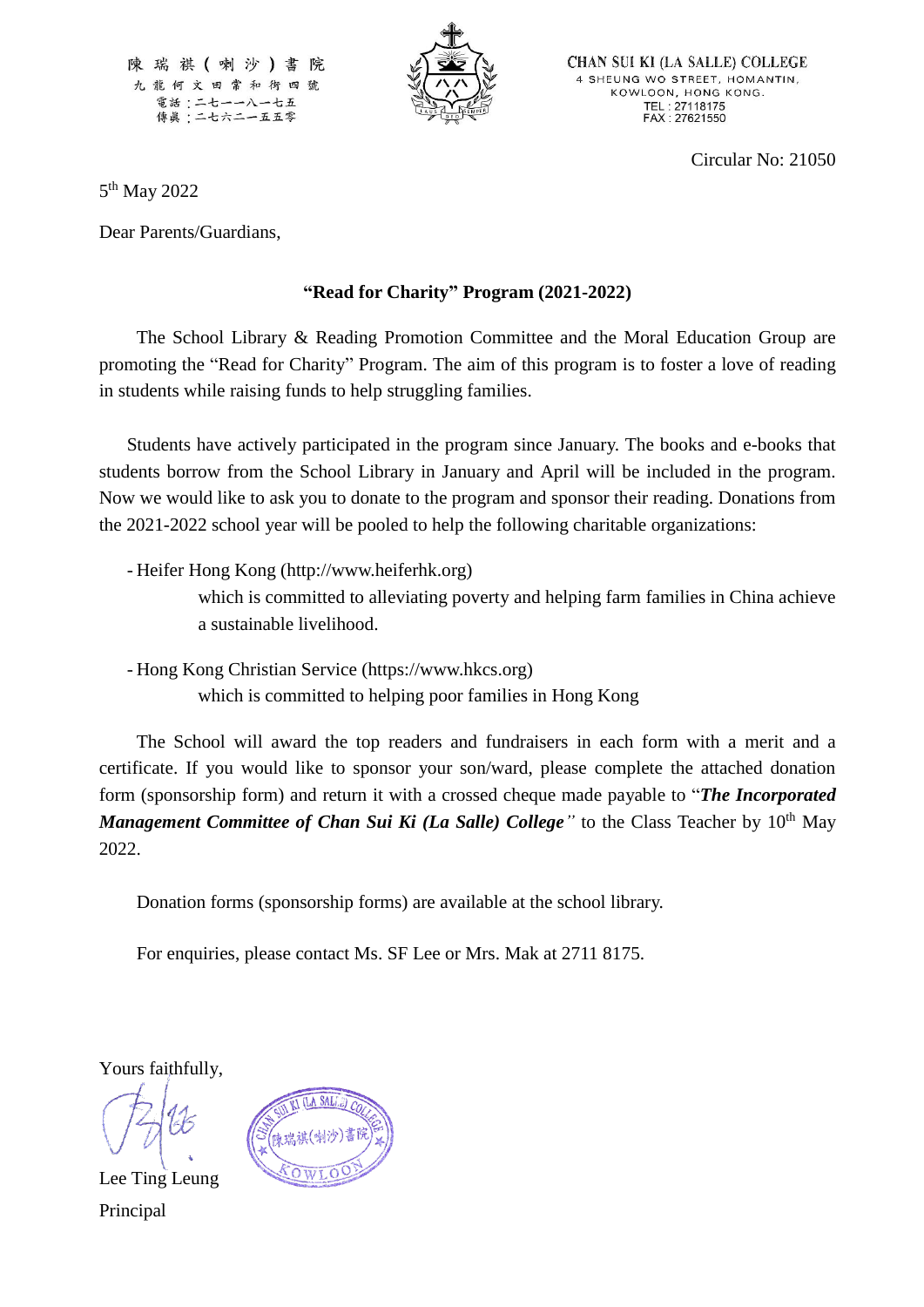陳瑞祺(喇沙)書院 九龍何文田常和街四號 電話:二七一一八一七五 傳眞:二七六二一五五零



**CHAN SUI KI (LA SALLE) COLLEGE** 4 SHEUNG WO STREET, HOMANTIN, KOWLOON, HONG KONG. TEL: 27118175<br>FAX: 27621550

通告編號:21050

敬啟者:

## 「閱讀助人」計劃 **(2021-2022)**

本校圖書館及推動閱讀小組與德育組現正舉辦「閱讀助人」計劃,此計劃旨在鼓勵學生 透過閱讀捐助國內貧困家庭。

為鼓勵學生積極參與「閱讀助人」計劃,學生於 2022 年1月至4月份所借閱圖書館書 籍及電子書將記錄於此計劃內。本校現邀請家長支持,贊助 貴子弟參與閱讀籌款。 2021-2022 學年所籌得的善款將捐予以下慈善機構:

- 香港小母牛 (http://www.heiferhk.org) 致力協助國內貧窮農戶發展產業,擺脫貧困

- 香港基督教服務處 (https://www.hkcs.org) 致力協助本港貧窮家庭,改善生活

本校將頒發嘉許狀及優點乙個予各級積極閱讀及籌款的學生,以作獎勵。

如 閣下贊助 貴子弟參與閱讀籌款,請填妥附上捐款(閱讀贊助)表格,連同劃線支 票,抬頭為「陳瑞祺**(**喇沙**)**書院法團校董會」,並於 2022 年 5 月 10 日或以前交回班主任。

學生可於本校圖書館索取捐款(閱讀贊助)表格。

如有查詢,請致電 2711 8175 與圖書館李老師或德育組麥老師聯絡。

此致

各家長



陳瑞祺(喇沙)書院校長 李丁亮 啟

二○二二年五月五日